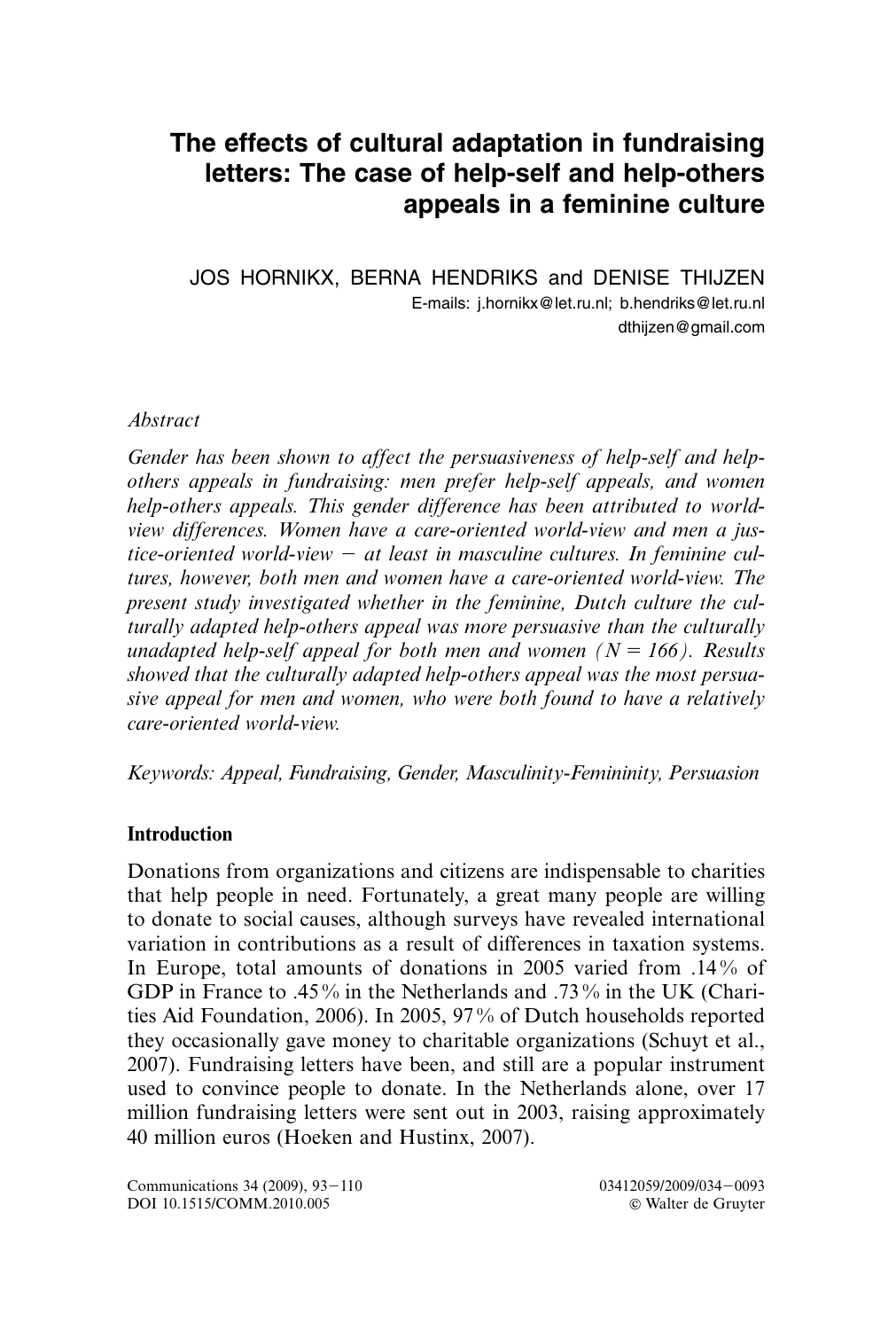# 94 *Jos Hornikx, Berna Hendriks and Denise Thijzen*

If the number of potential donators is high, so is the number of charitable organizations. In the Netherlands, for instance, hundreds of charities, 268 of which were accredited in 2007, all vie for the attention of the Dutch (CBF, 2007). In such a highly competitive market, fundraisers increasingly face the need to design more effective fundraising letters to persuade their audience to donate money (see Bendapudi, Singh, and Bendapudi, 1996). A number of communication strategies have recently been studied in the context of fundraising, such as using exemplars (Hoeken and Hustinx, 2007), mentioning previous donations (Shang, Reed, and Croson, 2008), providing evidence (Das, Kerkhof, and Kuiper, 2008), and selecting an appropriate appeal (Brunel and Nelson, 2000). For fundraising appeals, experimental studies such as Brunel and Nelson (2000, 2003) have demonstrated that the persuasiveness of specific appeals depends on their congruence with readers' gender. That is, gender-adapted appeals (e. g., a help-self appeal such as "Save your life ... and protect your future" in the case of male readers) are more effective than gender-unadapted appeals (e. g., a help-others appeal such as "Save people's lives ... and help others live" in the case of male readers). In this paper, we argue that the persuasiveness of these two fundraising appeals – help-self and help-others appeals – may also depend on the cultural background of the audience, such that culturally adapted appeals (i. e., help-others in a feminine culture) are more effective than culturally unadapted appeals (i. e., help-self in a feminine culture). The purpose of the present study was therefore to investigate the persuasiveness of a help-others and a help-self fundraising letter in a feminine culture.

#### **Help-others and help-self appeals adapted to gendered values**

Fundraising letters are typically aimed at raising money for others in need, and as such often present their readers with altruistic reasons for helping. The goal of helping behaviour is thus to enhance the welfare of others. For some kinds of behaviour, such as organ donation (e. g., Morgan and Miller, 2002), these altruistic reasons are evident and, consequently, a message with a help-others appeal (or other-benefit appeal; Fisher, Vandenbosch, and Antia, 2008) stressing the benefits for others may be deemed appropriate. However, readers may also be guided by other than altruistic motives, such as when a cause is personally relevant (e. g., a reader who has experienced heart problems), or will become personally relevant in the future (e. g., environmental issues). Readers' donations may then be prompted by a wish to increase their own welfare, which may make a message with a help-self appeal (or self-benefit appeal; Fisher et al., 2008) more explicitly emphasizing the benefits for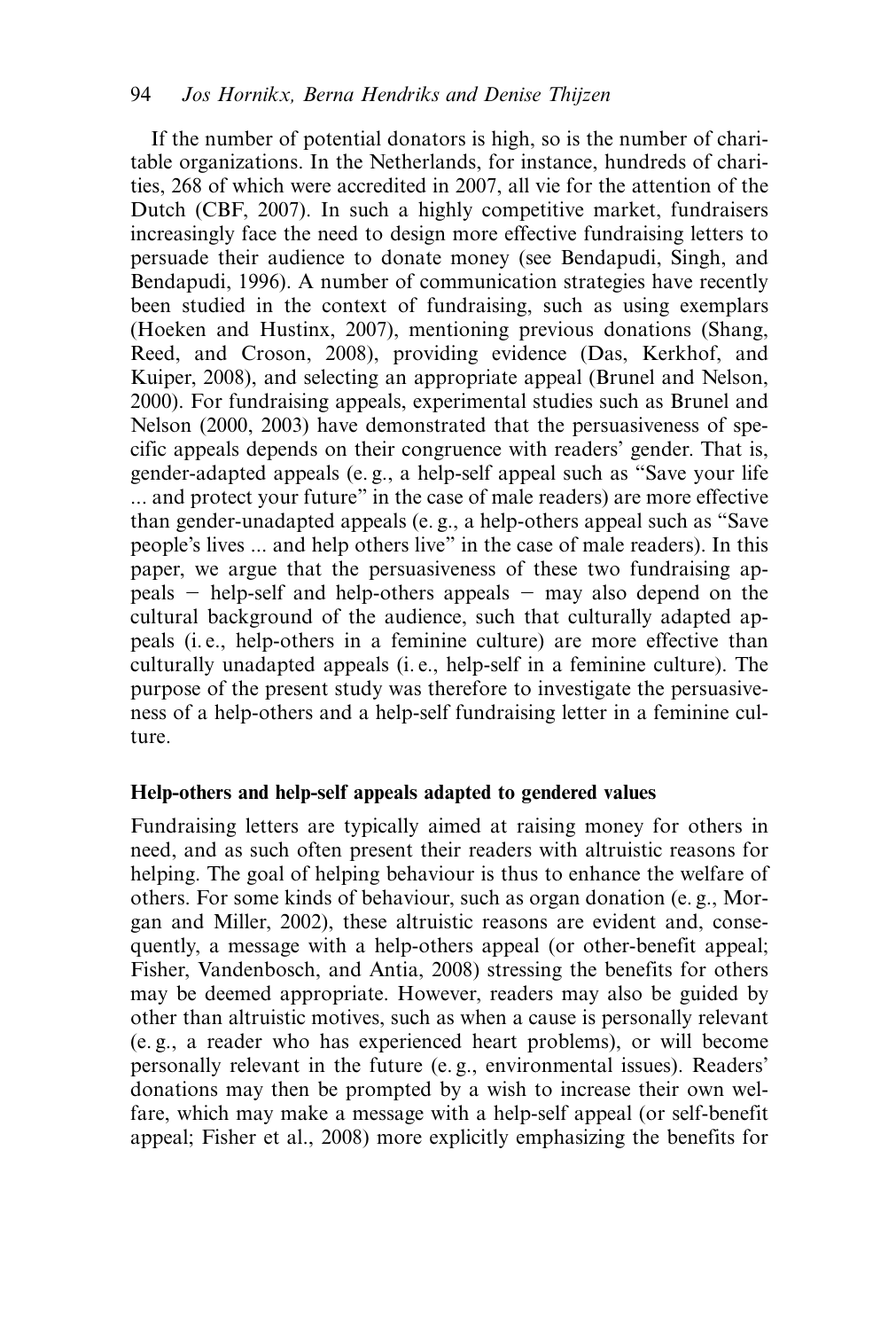the readers (and their family and friends) more effective. Finally, the motivation to respond positively to fundraising letters may also be a combination of these altruistic and egoistic perspectives (see Bendapudi et al., 1996).

The effectiveness of help-self vis-à-vis help-others appeals can be addressed through the congruency between message appeal and reader values. Messages expressing personality traits, or values that are congruent with a reader's own personality and values are more likely to be effective than messages with incongruent values (e. g., Chang, 2002; Wan, 2008). A basic tenet in the field of persuasion is to adapt messages to receiver characteristics, such as level of sensation-seeking (Stephenson and Southwell, 2006), self-construal (Van Baaren and Ruivenkamp, 2007), or cultural values (Aaker and Schmitt, 2001). Given the abundant research evidence for gender differences in the preference for values relating to help-others appeals and to help-self appeals (e. g., Cross and Madson, 1997; Ford and Lowery, 1986; Gilligan, 1982; Guimond, 2008; Lyons, Duxbury, and Higgins, 2005), readers' gender appears to be an appropriate basis for adaptation. Men typically take on an instrumental, agentic role, which can be characterized as being self-focussed and task-oriented, and as emphasizing instrumental self-protection, self-assertion, isolation, and repression of emotion (Lyons et al., 2005). People with a male gender role generally value what is of concern to themselves. Women more typically fulfil an expressive, communal role, which can be characterized as expressive, open, and person-oriented. People with a communal role generally value what is of interest to or might be beneficial to themselves and others (Lyons et al., 2005). Gender differences in value preferences have also been referred to as a difference in world-view: men have a justice-oriented world-view, whereas women have a care-oriented worldview (Gilligan, 1982).

If men and women have different gender roles and world-views, they can be expected to respond differently to help-others appeals (congruent with women's world-view) and help-self appeals (congruent with men's world-view). Few studies, however, have compared the relative effectiveness of these two appeals for men and women. Hupfer (2006) investigated how Canadian men and women reacted to blood donor appeals in messages with either a communal (help-others) or an agentic (helpself) appeal. Two messages were created: one for a blood bag (which was less self-relevant to participants), and one about a road accident (which was highly self-relevant). For the blood bag message, the help-others appeal was the most persuasive, but for the road accident message, the help-self appeal was more persuasive. Whereas self-relevance of the message affected the responses to the two appeals, gender did not. Brunel and Nelson (2000, 2003) investigated a fundraising message about cancer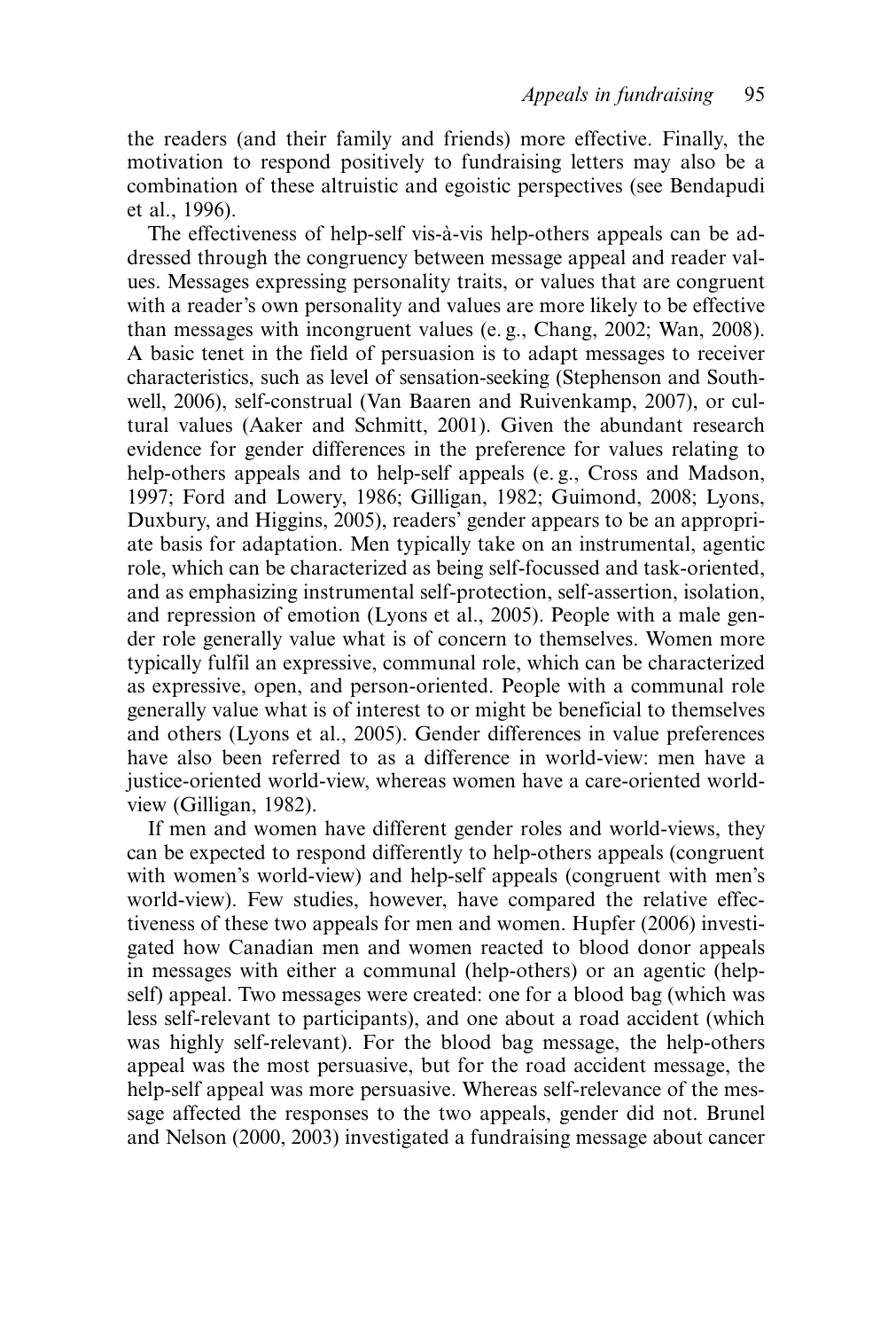research that was presented as self-relevant (through a help-self appeal) or as not self-relevant (through a help-others appeal) among American participants. In Brunel and Nelson (2000, Study 1) the male respondents favoured (and had a more positive attitude toward) the charitable message with the egoistic help-self appeal, whereas the female respondents favoured (and had a more positive attitude toward) the empathic helpothers appeal. Brunel and Nelson (2000, Study 2) also demonstrated that the gender differences could be fully attributed to participants' worldview (care-oriented or justice-oriented). Women proved to be more careoriented than men, who were more justice-oriented. These gender adaptation effects were corroborated in three follow-up studies (Brunel and Nelson, 2003, Study 2; Nelson et al., 2006, Study 1, Americans; Nelson et al., 2006, Study 2, Canadians), but not in Brunel and Nelson (2003, Study  $1$ <sup>1</sup>. In sum, the research evidence to date does not indicate that one of the fundraising appeals systematically outperforms the other, but rather that their effectiveness may depend on the audience's gender. Appeals adapted to gendered values (e. g., help-others for women) are more effective than appeals that are negatively adapted to gendered values (e. g., help-self for women).

#### **Help-others and help-self appeals adapted to cultural values**

Although differences in gender roles have been attested by numerous scholars (for overviews, see Guimond, 2008; Lyons et al., 2005), these differences do not appear to be universal across different cultures. In fact, gender roles depend on the important values in a given culture (e. g., Wood, 1994; Rokeach, 1973). Research has amply demonstrated that although cultures share the same sets of values, they may differ with respect to which values are regarded as more important than others (Hofstede, 1980, 2001; House et al., 2004). One of the dimensions on the basis of which Hofstede (1980, 2001) described cultural value preferences is masculinity-femininity. In masculine cultures, there are clear gender roles. Men are generally regarded as competitive, assertive, and hard, and are seen as the primary breadwinners, whereas women are regarded as the primary caregivers and are commonly found in a home setting and to be concerned with the quality of life. Women are expected to take care of the children, husbands and other people (Hofstede, 1980, 2001). In studies reporting on gender-adaptation effects of help-self and helpothers appeals (e. g., Brunel and Nelson, 2000, 2003), participants were from masculine cultures (Canada and U.S.), where help-others appeals can be regarded as adapted to women, and help-self appeals as adapted to men.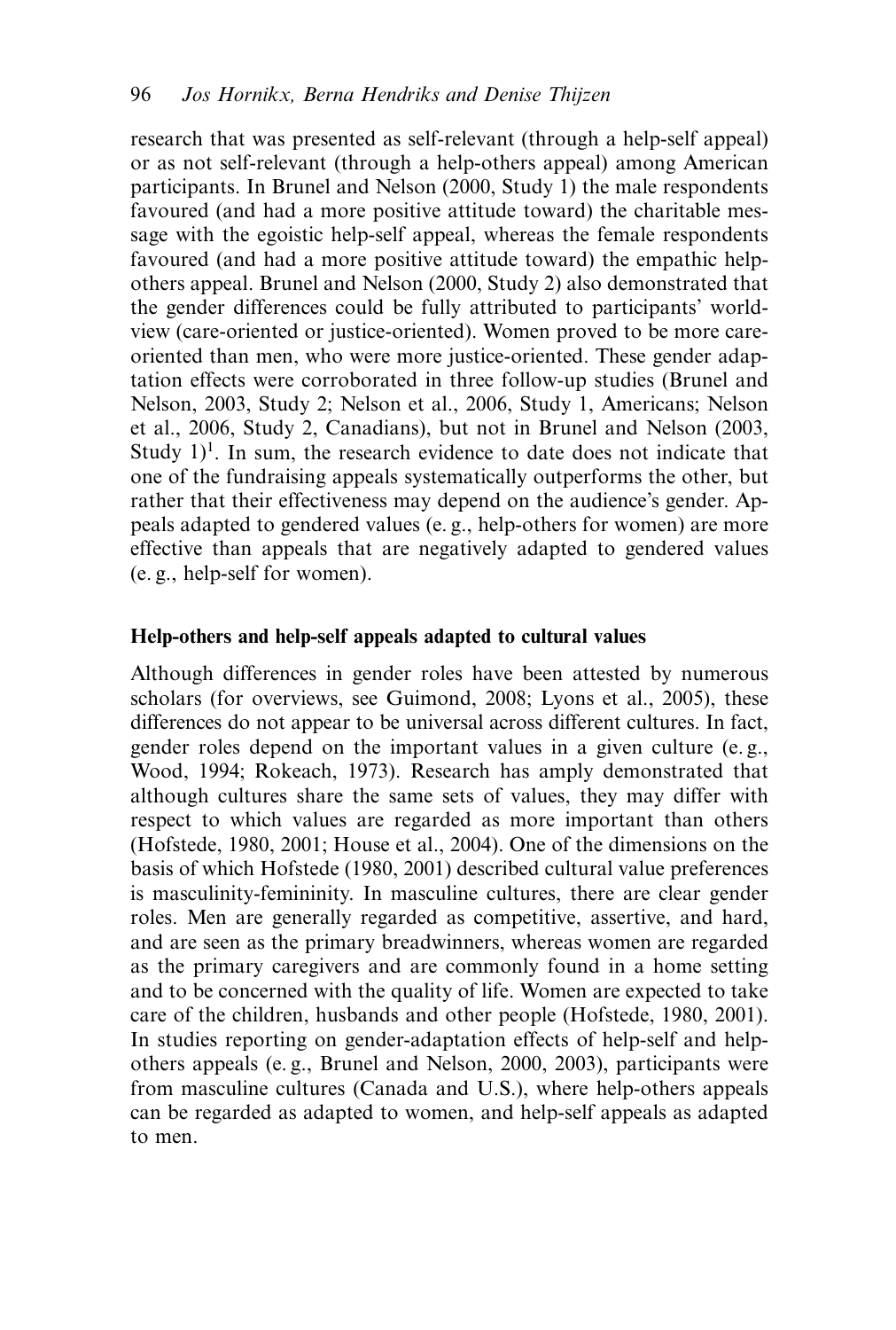In feminine cultures, however, adaptation of appeals to gendered values does not appear relevant because in such cultures both women and men endorse feminine values (Hofstede, 1980, 2001). In feminine cultures, the help-others appeal is a culturally adapted value appeal, whereas the help-self appeal can be considered a culturally unadapted value appeal. Appealing to help-others is congruent with the prevalent feminine values endorsed by both men and women in a feminine culture. There is some empirical work on the effects of adapting value appeals to masculinity-femininity. In their meta-analytic review of cultural adaptation of value appeals in advertising, Hornikx and O'Keefe (2009) identified 13 (persuasion outcomes) or 14 (ad liking outcomes) comparisons of values appeals that were adapted or unadapted to masculinity-femininity. Adaptation effects were found for ad liking but not for persuasion. Ads with appeals that were adapted to the level of femininity-masculinity of participants' culture were better liked than ads with unadapted appeals.

In the context of fundraising, one study on cultural value adaptation on masculinity-femininity was identified. Nelson et al. (2006) investigated the effectiveness of the two fundraising messages from the Brunel and Nelson (2000) study for men and women in two masculine cultures and two feminine cultures. Contrary to expectations expressed above, women from the feminine, Danish culture (Study 1) and the feminine, Norwegian culture (Study 2) were more persuaded by the help-self appeal than by the help-others appeal. Nelson et al. (2006) suggest that overlapping gender roles in these highly feminine cultures make women relatively more masculine than men, but this does not seem consistent with Hofstede's (1980, 2001) empirical data relating to masculinity-femininity. The overlap between gender roles has indeed been claimed and demonstrated in feminine cultures, but in such a way that both men and women take on relatively feminine roles. Unfortunately, Nelson et al. (2006) did not measure participants' world-view or their masculinity, which would have enabled them to empirically test the overlapping gender roles in Denmark and Norway.

For a fundraising letter to be effective, it seems worthwhile to adapt the appeal to audience characteristics. In masculine cultures, adaptation to gender has proven to increase the persuasiveness of fundraising messages. In feminine cultures, it may be more fruitful to adapt to cultural values. Because both men and women in feminine cultures can be expected to have a care-oriented rather than a justice-oriented world-view, help-others appeals are expected to be more persuasive than help-self appeals. The main purpose of the present study was to compare the persuasiveness of a fundraising letter with a culturally adapted helpothers and a culturally unadapted help-self appeal in a feminine culture.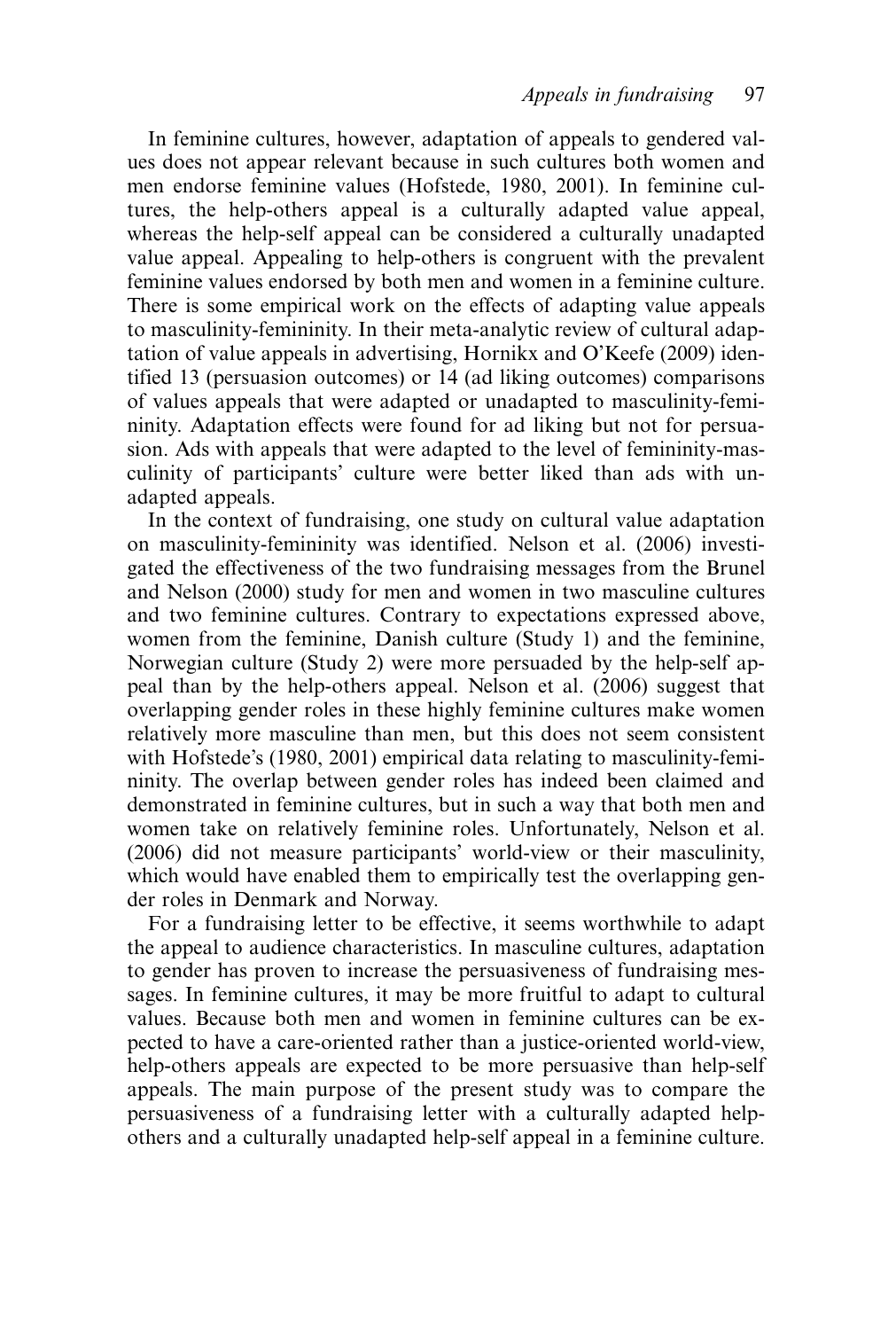The Netherlands was selected because it is the second most feminine culture after Norway (Hofstede, 1980, 2001).

H1: For Dutch men and women, a fundraising letter with a help-others appeal is more persuasive than one with a help-self appeal.

If a cultural audience adaptation effect were to be found, it might possibly be explained by participants' care-oriented world-view. The only other study in this domain (Nelson et al., 2006) did not measure worldview. As the assessment of relevant personal characteristics is an important tool in cultural research (Hoeken and Korzilius, 2003), a study was conducted which did include this measure.

# **Method**

The present study used a research design in which participants from one culture judged a message with either a culturally adapted appeal or a culturally unadapted appeal. This design corresponds with a number of advertising studies on cultural adaptation (e. g., Agrawal and Maheswaran, 2005; Gregory and Munch, 1997).

# *Material*

A one page fundraising letter was constructed, of which the fictitious sender was the Dutch Muscular Diseases Fund, a charity for the treatment of muscle diseases, such as Multiple Sclerosis, and Parkinson's Disease. As this charity deals with a variety of diseases, it is potentially relevant to a large number of citizens. Also, and more importantly, the letter could be framed as self-relevant through a help-self appeal or as not self-relevant through a help-others appeal. The letter included background information on the urgency of the cause, the aim of the letter, and a description of a person who successfully benefits from the charity. Two versions were constructed, one with a help-self appeal (a letter containing 297 words; see Appendix 1 for an English translation), and one with a help-others appeal (containing 289 words; see Appendix 2). Following the advice of Abelen, Redeker, and Thompson (1993), the headings of the two letters, which were manipulated to have either a helpself or a help-others tone (cf. Brunel and Nelson, 2000), were printed in a handwritten font. Important sentences in the letter were underlined to make the two appeals more salient (cf. Abelen et al., 1993). The letter asked readers to donate money needed for research into effective treatments "that patients need in the future" (help-others) or "that you will perhaps need in the future" (help-self). The letter concluded by saying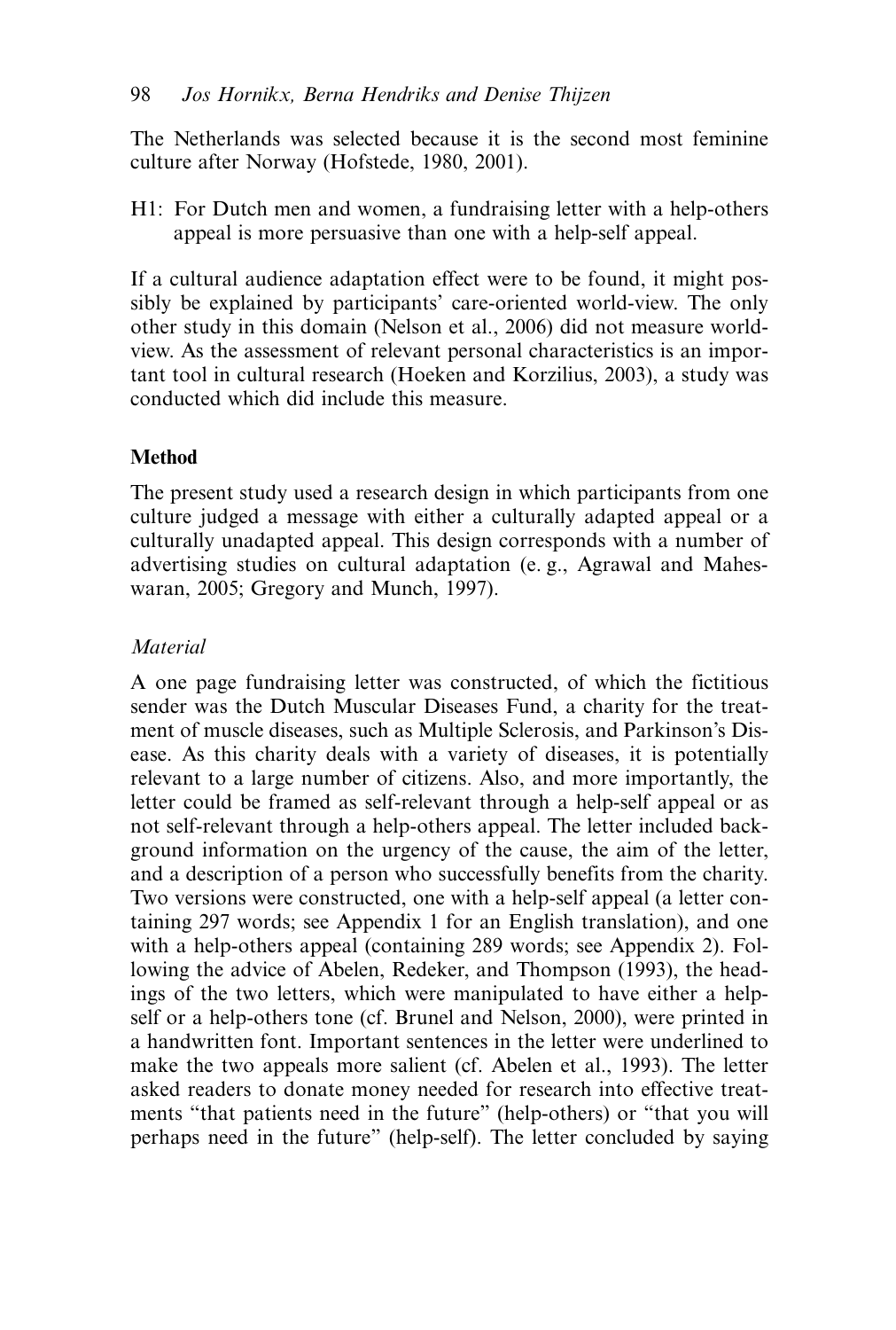that "there is no better way to protect the future of patients" (helpothers) or "to protect your own future and the future of your family" (help-self).

In a pre-test, 57 Dutch students  $(52.6\%$  female, age:  $M = 21.42$ , SD  $= 1.67$ , range 18–27) received one of the two fundraising letters. The pre-test was conducted to assess the recognition of the two appeals, the perceived efficacy of donating to the cause, and the typicality of the two letters. The pre-test was successful for all three measures. For appeal recognition, participants were asked to pick four values from a list of Schwartz (1994) values related to help-others (e. g., helping others) or to help-self (e. g., safety for family). The two different appeals were recognized by the participants. Those who read the help-others letter picked more help-others values ( $M = 0.64$ ,  $SD = 0.18$ ) than those who read the help-self letter ( $M = 0.53$ ,  $SD = 0.21$ );  $t(55) = 2.05$ ,  $p < .05$ ; those who read the help-self letter picked more help-self values ( $M = 0.36$ ,  $SD =$ 0.27) than those who read the help-others letter  $(M = 0.17, SD = 0.20)$ ;  $t(55) = 2.98$ ,  $p < .01$ . People's reactions to fundraising letters may vary depending on the efficacy of the promise made in the letter (cf. Das et al., 2008). Perceived efficacy was measured on a 6-point Likert scale by asking participants to judge to what extent a donation would contribute to research which would favour the patients mentioned in the letter: patients in general (help-others) or future patients including the reader (help-self). For both versions of the letter, participants were convinced by the efficacy of the cause advocated by the letter as the efficacy ratings exceeded the midpoint of the 6-point scale (help-self:  $M = 4.94$ ,  $SD =$ 1.25,  $t(32) = 6.62$ ,  $p < .001$ ; help-others:  $M = 5.04$ ,  $SD = 1.00$ ,  $t(32)$  $= 7.56, p < .001$ ). Finally, both letters were considered to be typical fundraising letters as the typicality ratings exceeded the midpoint of the 6-point scale (help-self:  $M = 4.79$ ,  $SD = 1.08$ ,  $t(32) = 6.83$ ,  $p < .001$ ; help-others:  $M = 5.04$ ,  $SD = 0.91$ ,  $t(55) = 8.32$ ,  $p < .001$ ).

#### *Participants*

A total of 166 Dutch respondents from various professional backgrounds, such as administrative staff, account managers, lecturers, product managers, IT consultants, and medical professions, took part in the experiment. There were 81 participants (53% female) who read the helpself letter, and 85 participants (58 % female) who read the help-others letter. Most participants had finished higher education (85 % in the helpself group,  $86\%$  in the help-others group;  $86\%$  of the female participants, 85 % of the male participants). Participants' ages varied between 20 and 66 in the help-self group ( $M = 37.49$ ,  $SD = 12.51$ ), and between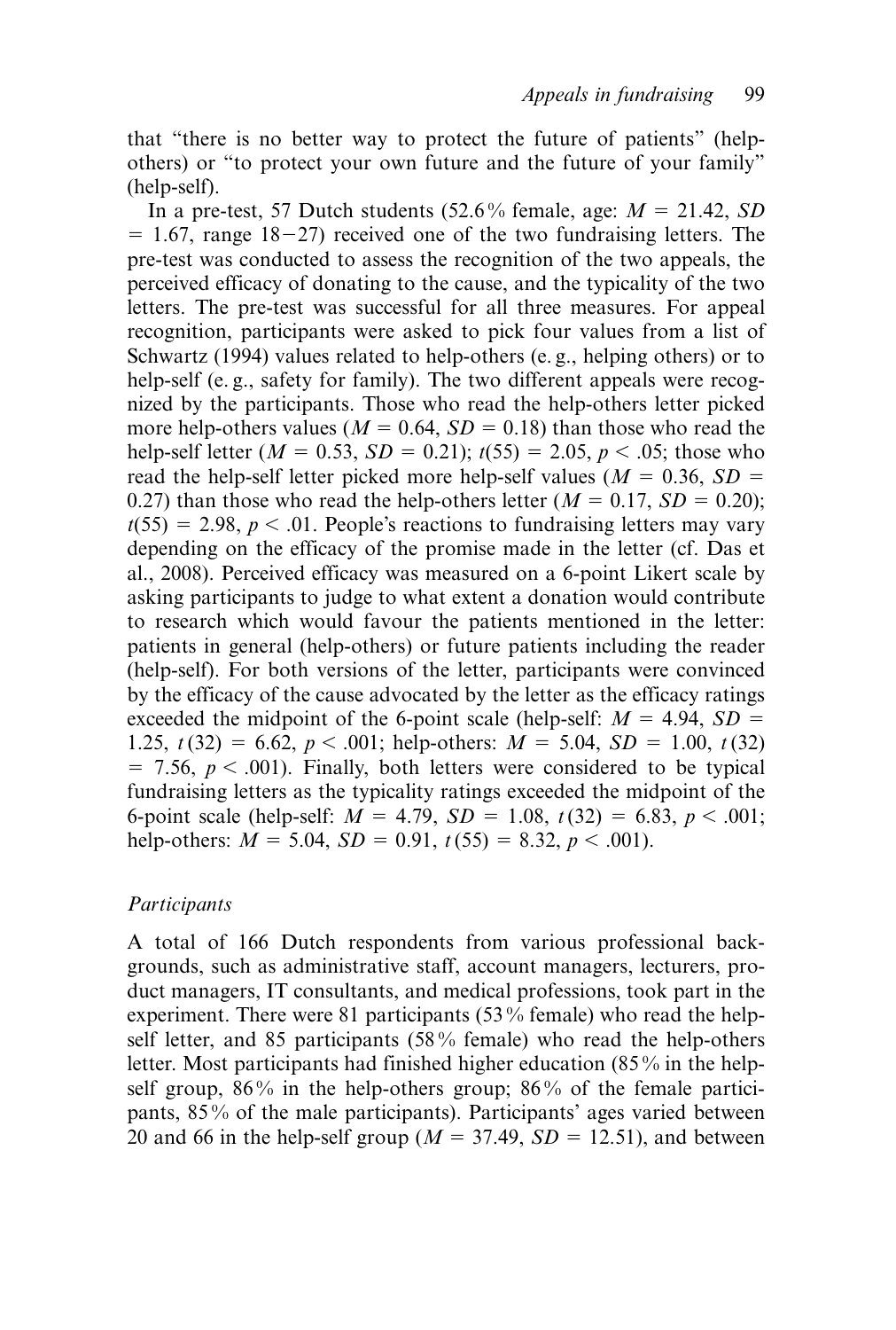22 and 65 in the help-others group ( $M = 38.79$ ,  $SD = 12.88$ ). The two groups did not differ in the percentage of female participants ( $\chi^2$  (1) = 0.35,  $p = .56$  or in mean ages ( $t(163) = 0.65$ ,  $p = .52$ ).

# *Instrumentation*

The persuasiveness of the fundraising letter was measured on the basis of donation intention, attitude towards donation, credibility of the organization, and attitude towards the letter.

*Donation intention*. Donation intention was measured using 6-point semantic differentials (very improbable-very probable) for the two questions "How likely are you to consider donating money to this charity after reading this letter?", and "How likely are you to actually donate money to this charity after reading this letter?"  $(a = .81)$ .

*Attitude towards donation*. Attitude towards donation was measured by having participants complete the statement "Giving money to the Muscular Diseases Fund is" with the four 6-point semantic differentials irresponsible-responsible, bad-good, stupid-smart, and unworthy-worthy  $(a = .87)$ .

*Credibility of the organization*. The organization's credibility was assessed through the statement "I find the organization" followed by four 6-point semantic differentials (extremely incredible-extremely credible, unprofessional–professional, dishonest–honest, selfish–unselfish; *α* = .83).

*Attitude towards the letter*. For the attitude towards the letter participants completed the statement "I find the letter" by answering five 6-point semantic differentials: monotonous-varied, elaborate-succinct, annoying-pleasant, boring-interesting, not nice read-nice to read  $(a = .89)$ .

*World-view*. A Dutch version of the World-View Questionnaire (WVQ; Jensen, McGhie, and Jensen, 1991; Stander and Jensen, 1993) with its 40 pairs of care words (e. g., getting along with others) and justice words (e. g., achievement) was included. The WVQ was translated into Dutch and translated back into English. For each pair (e. g., helping-leadership), participants were asked to pick the word that appealed to them most. The care-oriented or justice-oriented world-view score was based on the number of care words chosen  $(0 =$  justice-oriented,  $40 =$  care-oriented).

*Personal information*. Finally, participants answered personal questions regarding their gender, age, nationality, mother tongue, highest level of education, and current job function.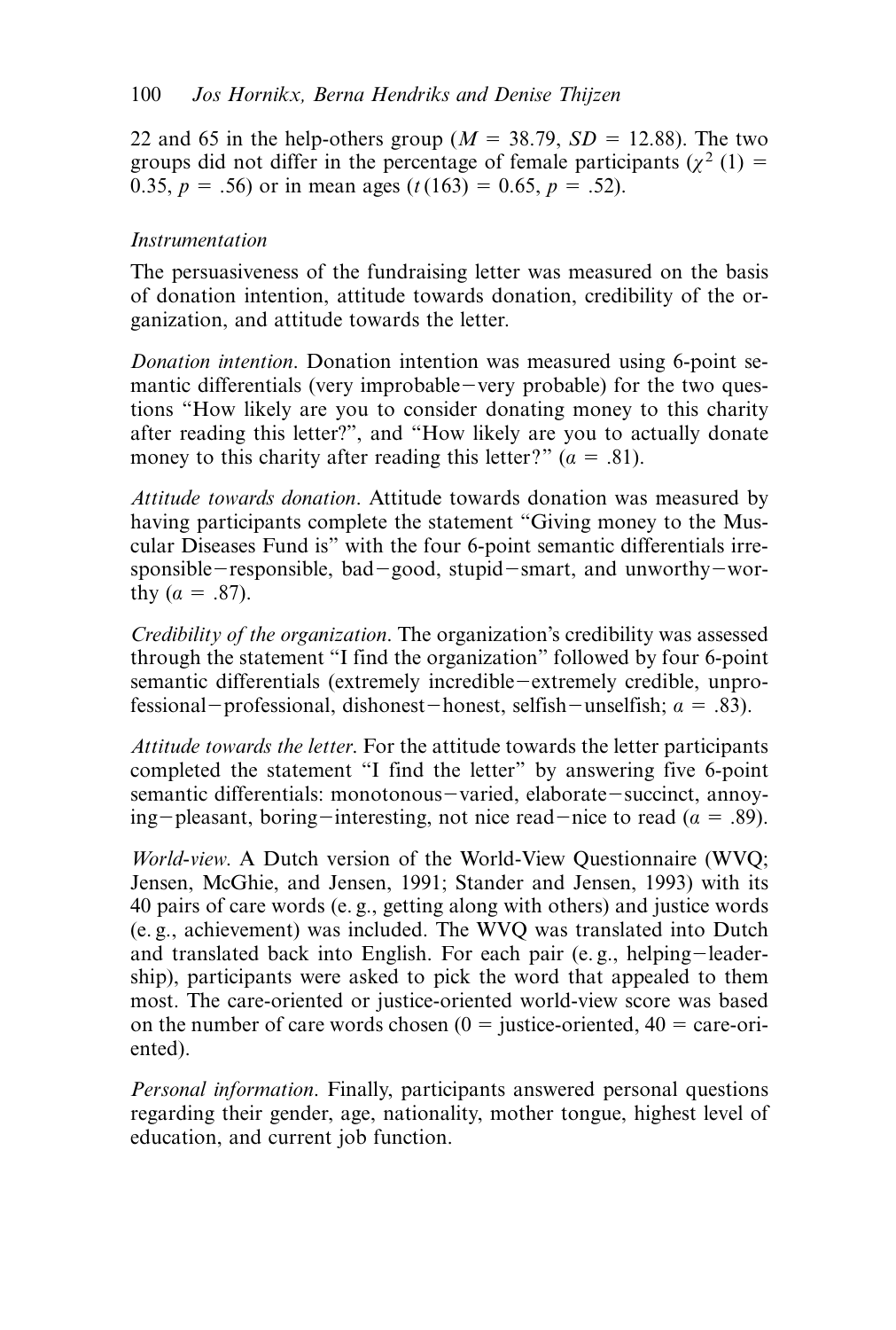#### *Design and procedure*

The study had a 2 (appeal: help-self-help-others)  $\times$  2 (gender: malefemale) between-subjects factorial design. A group of students was asked to assist us in recruiting working people to participate in the study. All students were randomly given a link to a website containing one of the two versions of the questionnaire, and were asked to forward this link to working acquaintances, who were invited to participate in the study. Participants first read a short introduction which was followed by one of the two fundraising letters, and were subsequently asked to answer the questions.

#### **Results**

The hypothesis (H1) about the effectiveness of help-self and help-others appeals to men and women in a feminine culture was evaluated using a  $2$  (appeal)  $\times$  2 (gender) MANOVA. The scores for all four conditions on the dependent variables are given in Table 1. First, there was a main effect of appeal on persuasiveness  $(F(4, 159) = 4.01, p < .01, n^2 = .09)$ : the culturally adapted help-others appeal  $(M = 3.85, SD = 0.69)$  was more persuasive than the culturally unadapted help-self appeal  $(M =$ 3.55,  $SD = 0.66$ ). This main effect was found for two dependent measures: organization's credibility (*F* (1, 162) = 5.06,  $p < .05$ ,  $\eta^2 = .03$ ), and attitude towards the letter  $(F(1, 162) = 13.86, p < .001, n^2 = .08)$ . The help-others appeal generated a higher credibility of the organization

|             | Donation<br>Intention |      |                  | Attitude<br>Towards<br>Donation |      | Credibility of<br>Organization |      | Attitude<br>Towards<br>The Letter |      |
|-------------|-----------------------|------|------------------|---------------------------------|------|--------------------------------|------|-----------------------------------|------|
|             | M                     | SD   | $\boldsymbol{n}$ | M                               | SD   | M                              | SD   | M                                 | SD   |
| Help-Others |                       |      |                  |                                 |      |                                |      |                                   |      |
| Male        | 2.72                  | 1.09 | 36               | 4.17                            | 0.67 | 4.10                           | 0.80 | 3.59                              | 0.74 |
| Female      | 3.08                  | 1.15 | 49               | 4.56                            | 0.67 | 4.44                           | 0.80 | 3.93                              | 0.91 |
| Total       | 2.92                  | 1.13 | 85               | 4.39                            | 0.69 | $4.30*$                        | 0.81 | $3.79***$                         | 0.85 |
| Help-Self   |                       |      |                  |                                 |      |                                |      |                                   |      |
| Male        | 2.57                  | 1.13 | 38               | 4.20                            | 0.79 | 3.92                           | 0.96 | 3.30                              | 0.94 |
| Female      | 2.74                  | 0.96 | 43               | 4.38                            | 0.69 | 4.05                           | 0.71 | 3.22                              | 0.84 |
| Total       | 2.66                  | 1.04 | 81               | 4.29                            | 0.74 | 3.99                           | 0.83 | 3.26                              | 0.88 |

Table 1. *Persuasiveness in function of appeal and gender of participants*.

*Note:*  $* p < .05$ ,  $** p < .001$ , differences between appeals. The *ns* given for donation intention apply to all dependent variables in a given row.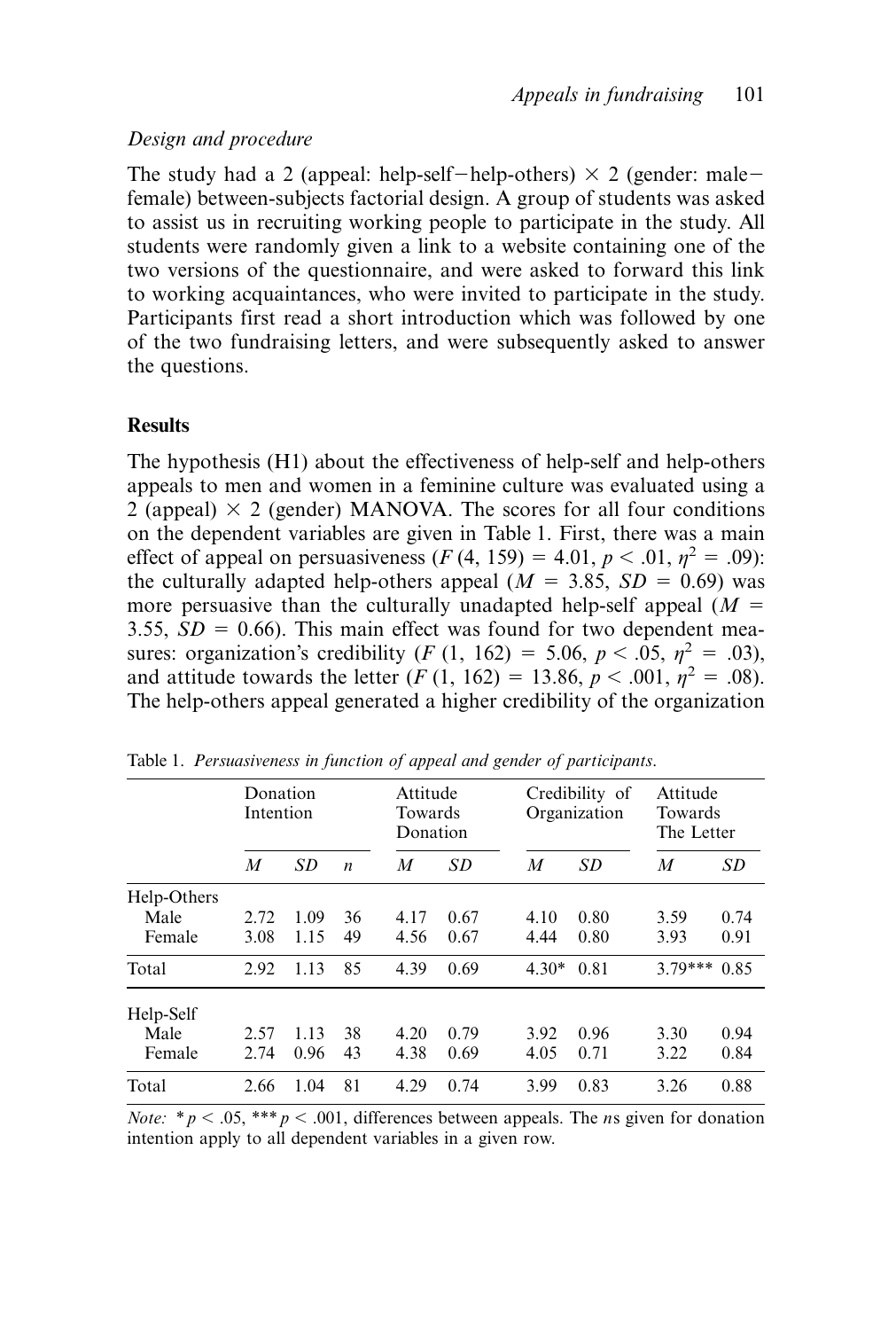$(M = 4.30, SD = 0.81)$  than the help-self appeal  $(M = 3.99, SD = 0.83)$ , and a more positive attitude towards the letter  $(M = 3.79, SD = 0.85)$ than the help-self appeal ( $M = 3.26$ ,  $SD = 0.88$ ). There was no main effect of gender on the persuasiveness of the fundraising letter (*F* (4, 159)  $= 1.90, p = .11$ <sup>2</sup>. The hypothesis was further addressed through the assessment of an interaction between appeal and gender. This interaction effect on persuasion was not significant  $(F (4, 159) < 1)$ . This means that, as expected, the main effect of appeal was not qualified by the gender of the participants.

# *World-view*

The absence of an interaction effect between gender and appeal was expected for the Dutch participants because of the care-oriented worldview in the feminine culture. Therefore, we first checked the scores of the participants on world-view. Female participants had a care-oriented world-view rather than a justice-oriented world-view ( $M_{care\, words} = 24.53$ ,  $SD = 5.36$ ;  $t(91) = 8.11$ ,  $p < .001$ ), and the same applied to the male participants ( $M_{care\ words} = 21.45$ ,  $SD = 6.38$ ;  $t(73) = 1.95$ ,  $p = .06$ ). The female participants were found to have a more pronounced care-oriented world-view than the male participants  $(F(1, 164) = 11.47, p < .01, \eta^2$  $= .07$ ).

Next, it was investigated whether world-view was directly related to the persuasiveness of the adapted help-others and the unadapted helpself appeals. After dichotomizing the scores on the WVQ (justice-oriented vs care-oriented), a MANOVA was conducted with world-view and appeal as factors. For world-view to be an explanation for the adaptation effect, the interaction between world-view and appeal should have been significant, which it was not:  $F(4, 159) < 1$ .

#### **Conclusion and discussion**

In an attempt to convince people to donate money, charity fundraisers design letters to promote their causes. In most of these letters, the benefits of donating can be described as enhancing the welfare of others (help-others appeal) or the readers (help-self appeal). Previous studies have demonstrated that the effectiveness of these appeals may depend on the gender of recipients (e. g., Brunel and Nelson, 2000, 2003), at least in masculine cultures: men tend to prefer help-self appeals, and women help-others appeals. This relationship between gender and appeal type can be explained by the congruency between the message appeal and the values that are endorsed by males and females. That is, the help-self appeal is adapted to men, who have a justice-orientation, and the help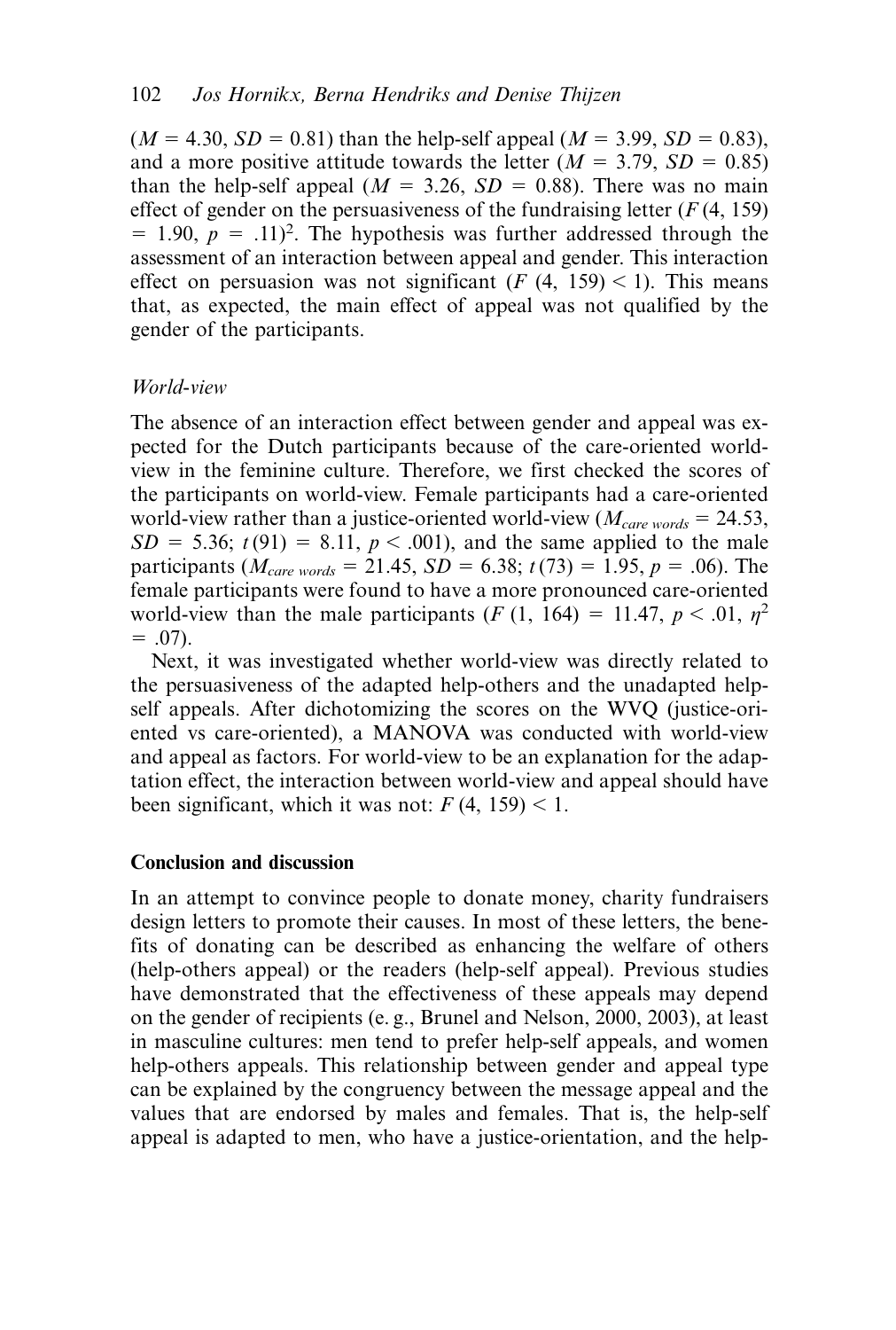others appeal is adapted to women, who have a care-orientation (cf. Gilligan, 1982; Guimond, 2008; Lyons et al., 2005).

It was argued that this adaptation effect is appropriate for masculine cultures, which have distinct gender roles (care-orientation vs justiceorientation), but inappropriate for feminine cultures (which are characterized by a care-orientation). For feminine cultures, it was expected  $that$  – for both men and women – the help-others appeal would be culturally adapted, and that the help-self appeal would be culturally unadapted. In this study, male and female potential donators from the feminine, Dutch culture judged a realistic fundraising letter, which contained either a help-others or a help-self appeal. The results show that the help-others appeal was more persuasive than the help-self appeal, and that this effect was not qualified by the gender of the participants. The help-others appeal generated a higher credibility of the organization, and a more positive attitude towards the letter, regardless of the gender of the participants. Although this finding supports the general notion of audience adaptation (cf. Chang, 2002; Wan, 2008; Hornikx and O'Keefe, 2009), it should be noted that differences between the culturally adapted and culturally unadapted appeals were not significant for two important outcomes, namely the attitude towards donation, and donation intention. That is, men and women responded more favourably to the culturally adapted appeal, but only on two dependent variables that are, arguably, less directly related to donating than the other two variables. The significant effects found for attitude towards the letter and credibility of the organization, however, were rather large:  $r = .17$  for credibility of the organization, and  $r = .28$  for attitude towards the letter. These effect sizes are larger than the average effect size found in the meta-analysis of Hornikx and O'Keefe (2009) that summarizes empirical investigations on cultural value adaptation in advertisements.

In order to put forward a cultural explanation for the adaptation effect, it is important to relate the personal characteristics of the participants to the dependent variables of interest. As the interaction between world-view and appeal on persuasiveness was not significant, the adaptation effect cannot be empirically attributed to world-view (i. e., the difference in persuasiveness between the help-others and the help-self appeal was not stronger for participants with a strong care-orientation than for participants with a weaker care-orientation). It should be noted that a lack of a direct empirical explanation such as in the present study has been reported frequently in studies on cultural adaptation of value appeals (see Hornikx and O'Keefe, 2009). To what extent can the cultural adaptation effect found in the present study be explained by culture? We address this question by discussing the measurement of personal characteristics, and by reviewing alternative explanations.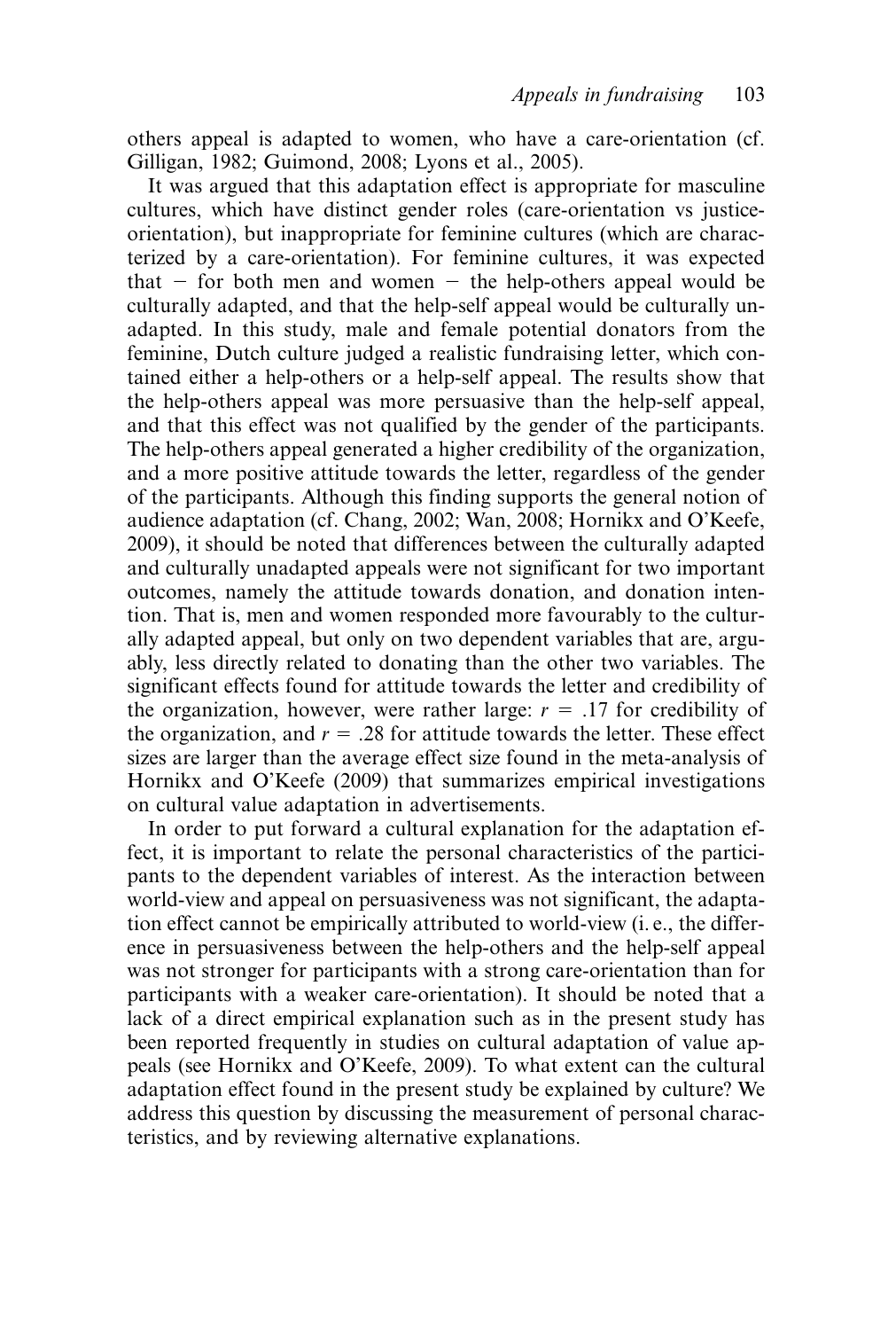A prerequisite for any cultural explanation to be put forward in cultural studies is to assess relevant personal characteristics (cf. Hoeken and Korzilius, 2003). The Nelson et al. (2006) study on help-others and helpself appeals did not assess such characteristics, but the present study did so by including the world-view questionnaire. Although women expressed a more pronounced care-orientation than men, both men and women were found to have a care-oriented world-view, which is consistent with the characteristics of members of feminine cultures (Hofstede, 1980, 2001).

Although the cultural adaptation effect cannot be empirically *attributed* to world-view, it can be *interpreted* by it. In the present study, the interpretation would centre upon the (in)congruence between care values endorsed in the Dutch culture on the one hand, and the value appeals in the letters on the other. A similar interpretation is also given, for instance, in Chang's (2006) study on femininity-masculinity appeals in advertising. Chang, who did not measure world-view but femininity, puts forward that "There is a strong case for arguing that differences [in the persuasiveness of the appeals] [...] are dependent upon differences in cultural masculinity/femininity" (p. 322).

Second, this cultural interpretation of the results is stronger to the extent to which alternative explanations can be ruled out. One alternative explanation might be that the culturally adapted help-others appeal was the more persuasive of the two because it is a more natural appeal for fundraising. This explanation does not seem to hold. Participants in the pre-test were convinced by the efficacy of the cause advocated by both appeals, and considered both letters to be typical fundraising letters. In conclusion, although the cultural adaptation effect found in the present study cannot be empirically attributed to participants' worldview, their scores on world-view do allow for a meaningful cultural interpretation of the results.

#### *Theoretical implications and future research*

The present study adds to the body of literature on the effectiveness of help-self and help-others appeals in fundraising letters in that it is the first study of its kind in a feminine culture to have taken into account participants' world-view. In a broader perspective, this study is also relevant for research on adapting persuasive messages to culture (e. g., Aaker and Schmitt, 2001; Han and Shavitt, 1994), gender (e. g., Andsager, Austin, and Pinkleton, 2002; Chang, 2006), and to culture and gender (e. g., Wang et al., 2000). This study underscores the different bases for adaptation (i. e., gender and culture) that need to be considered when aiming for effective persuasion. As one of the first studies on value adap-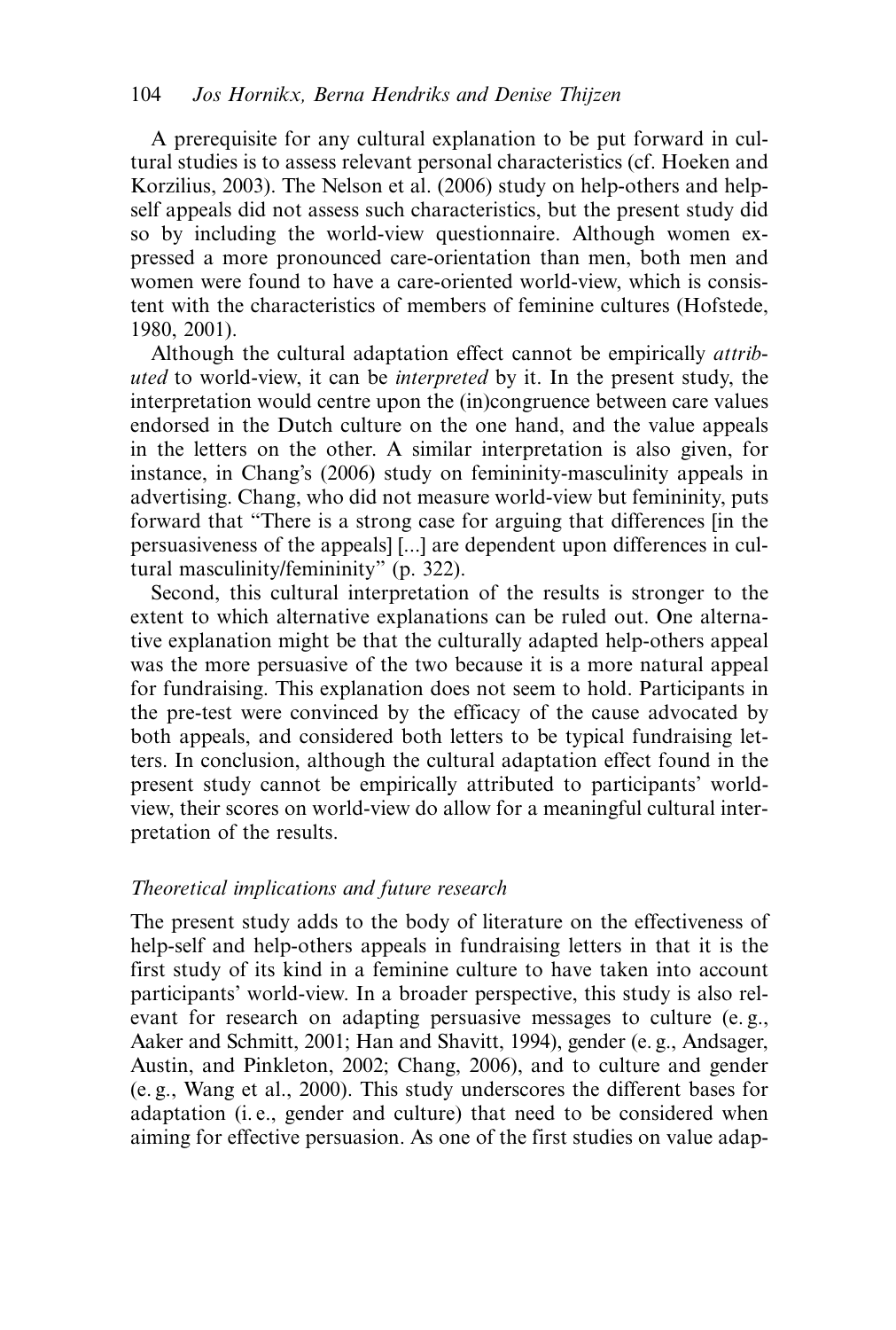tation to masculinity-femininity outside of the advertising field, it highlights the need for more research on this cultural dimension (cf. Chang, 2006). Findings in the present study are limited to one specific fundraising letter, but the more the body of research accumulates, the more it will become clearer how culture and gender may affect persuasive outcomes. This study indirectly points to a complexity in adapting messages to culture and to gender. When adapting to cultural values in a feminine culture, the adapted, feminine value appeal is expected to be more persuasive than the unadapted, masculine value appeal regardless of the gender of the audience. When adapting to cultural values in a masculine culture, however, studies have generally compared the supposedly adapted, masculine appeal with the supposedly unadapted feminine appeal - again, regardless of the gender of the audience (e. g., Hoeken et al., 2007). We have put forward that in masculine cultures, the question of what is culturally adapted and what is not culturally adapted depends on the gender of the individual recipient: for male recipients, the masculine appeal is adapted, whereas for the female recipients, the feminine appeal is adapted. For future research on cultural adaptation to masculinity-femininity, we therefore urge that the gender of participants also be considered when analyzing the effects of cultural adaptation, as was the case in Wang et al. (2000). Paying attention to both the cultural characteristics and the gender of the audience may increase the effectiveness of value appeals in messages in fundraising and advertising.

Future research on cultural adaptation of help-self and help-others appeals in fundraising would benefit from including a personal characteristic other than world-view, namely femininity: the degree to which participants endorse feminine values more than masculine values. In the present study, scores on world-view could not explain the cultural adaptation effect that was found. By measuring both participants' world-view and femininity, a future study has a higher chance of attributing the cultural adaptation effect to personal characteristics. In addition, the present study focussed on the effectiveness of value adaptation *within* one specific culture. However, it may also be worthwhile to investigate the effectiveness of both appeals *between* a feminine culture and a masculine culture. If the help-others appeal is (again) more persuasive than the help-self appeal in the feminine culture, and if the help-self appeal is more persuasive than the help-others appeal in the masculine culture, there is more evidence to relate this cross-cultural difference to the level of femininity in both cultures. Of course, a future study with a femininity measure and with a second culture may potentially be in the best position to explain the possible cultural adaptation effect.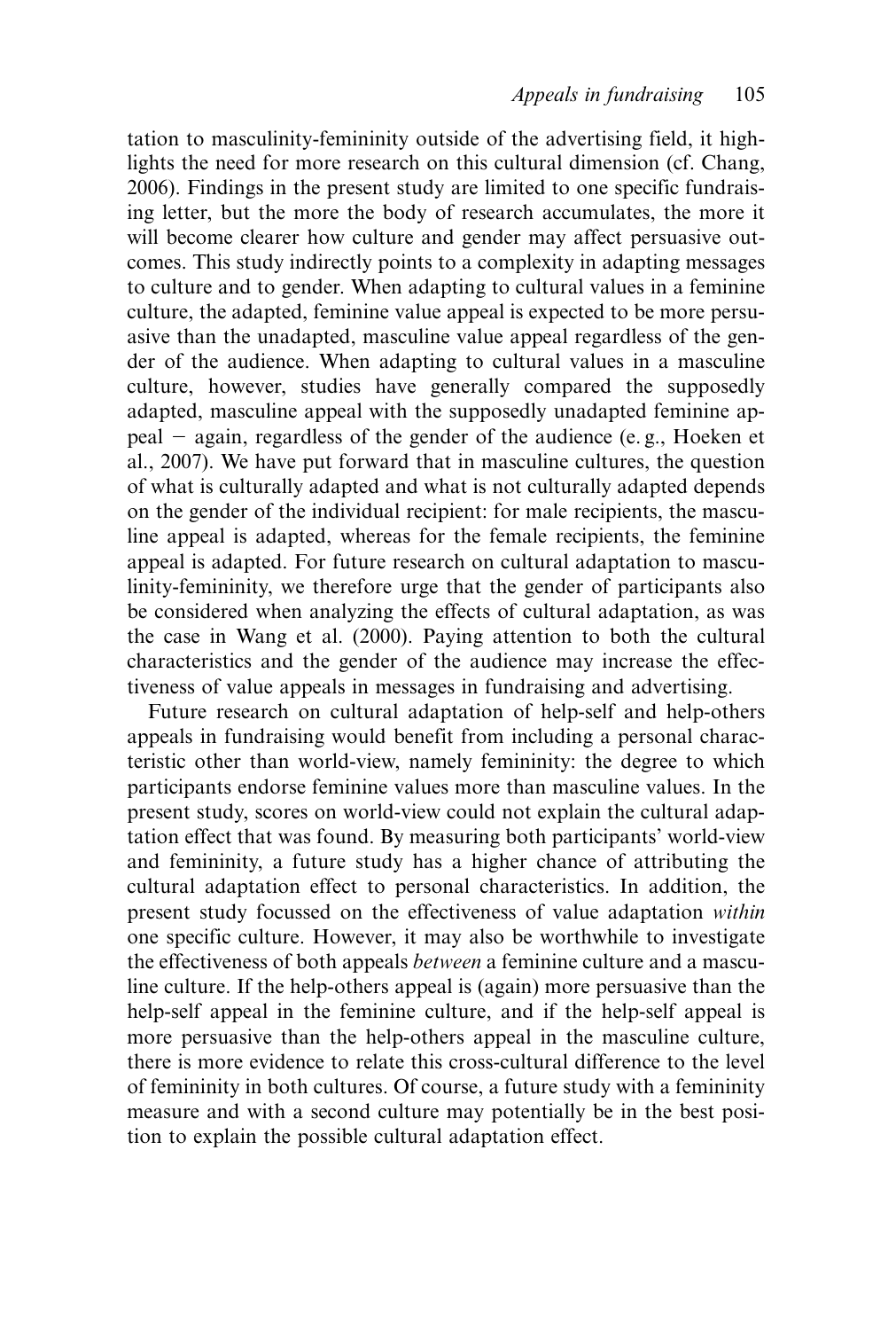# *Practical implications*

For the specific fundraising letter used in the present study, the culturally adapted help-others appeal was found to be more effective than the culturally unadapted help-self appeal. If future studies were to corroborate this result, this would imply that in feminine cultures a fundraising letter with a help-others appeal should be favoured. Since this adaptation effect is independent of the gender of the audience, the letter does not need to be adapted. As such, the adaptation of a fundraising letter to masculinity-femininity in a feminine culture can even be regarded as relatively cost-effective. Other contributions to adapting persuasive messages have addressed the cost-effectiveness of adaptation (see, e. g., Rimer and Kreuter, 2006), which seems highly relevant in masculine cultures, where two letters would need to be designed: one that is supposed to be adapted to men, and one that is supposed to be adapted to women.

Although adaptation to cultural values may be fruitful, it is just one of several strategies that can be used to optimize the effectiveness of fundraising. An important question would be whether strategies that have been proven to work in isolation, such as framing (Das et al., 2008) or exemplars (Hoeken and Hustinx, 2007), will lead to even more effective fundraising letters when they are combined. Given the important causes of charity organizations, addressing such a question might help these charities to more effectively raise money to help other people, or to help you and your family.

#### **Notes**

- 1. In Brunel and Nelson (2003, Study 1), participants received two identical fundraising letters with a different appeal (help-self or a help-others), and indicated which of the two they found most persuasive. Letters were presented in two different orders: help-self first, or help-others first. Results showed that message order rather than match between gender and appeal determined participants' preferences: women preferred the first letter they read (primacy effect), and men the second letter (recency effect).
- 2. Statistical power to detect a main effect for gender was approximately .99 for a large effect size ( $f = .40$ ), .95 for a medium effect size ( $f = .25$ ), and .28 for a small effect size  $(f = .10; \text{Cohen}, 1988)$ .

# **References**

- Aaker, J. L. & Schmitt, B. (2001). Culture-dependent assimilation and differentiation of the self: Preferences for consumption symbols in the United States and China. *Journal of Cross-Cultural Psychology, 32*(5), 561-576.
- Abelen, E., Redeker, G., & Thompson, S. A. (1993). The rhetorical structure of US-American and Dutch fund-raising letters. *Text, 13*(3), 323-350.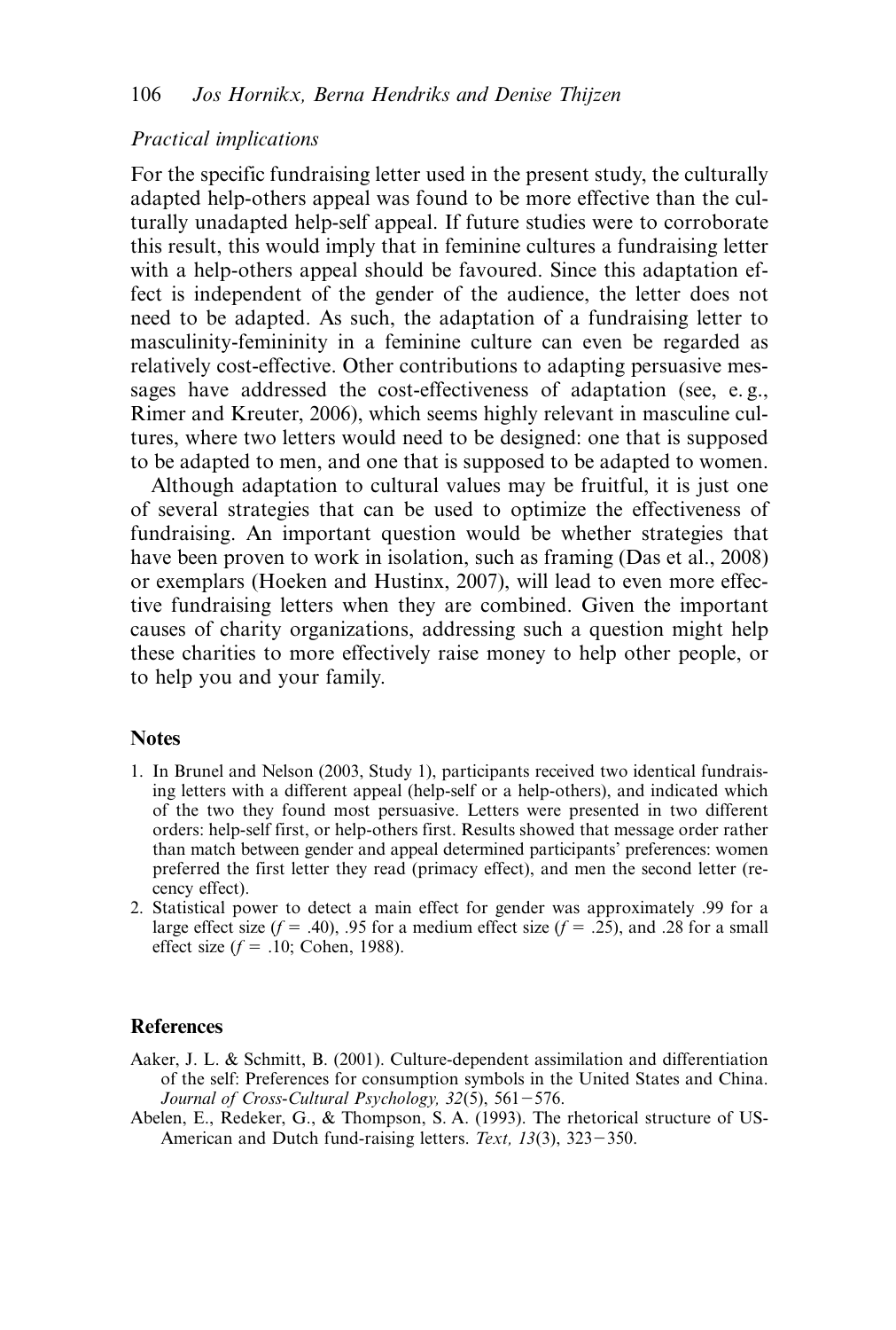- Agrawal, N. & Maheswaran, D. (2005). The effects of self-construal and commitment on persuasion. *Journal of Consumer Research, 31*(4), 841-849.
- Andsager, J. L., Austin, E. W., & Pinkleton, B. E. (2002). Gender as a variable in interpretationof alcohol-related messages. *Communication Research, 29*(3), 246- 269.
- Bendapudi, N., Singh, S. N., & Bendapudi, V. (1996). Enhancing helping behavior: An integrative framework for promotion planning. *Journal of Marketing, 60*(3),  $33 - 49$ .
- Brunel, F. F. & Nelson, M. R. (2000). Explaining gendered responses to "help-self" and "help-others" charity ad appeals: The mediating role of world-views. *Journal of Advertising, 29*(3), 15-28.
- Brunel, F. F. & Nelson, M. R. (2003). Message order effects and gender differences in advertising persuasion. *Journal of Advertising Research, 43*(3), 330-341.
- CBF (2007). Jaarverslag 2007 [Annual report 2007]. Retrieved July 6, 2009, from http://www.cbf.nl/Downloads/Bestanden/Algemeen/jaarverslag\_2007.pdf
- Charities Aid Foundation (2006). International comparisons of charitable giving: November 2006. Retrieved July 6, 2009, from http://www.cafonline.org/pdf/Inter national%20 %20Giving%20highlights.pdf
- Chang, C. (2002). Self-congruency as a cue in different advertising-processing contexts. *Communication Research, 29*(5), 503-536.
- Chang, C. (2006). Cultural masculinity/femininity influences on advertising appeals. *Journal of Advertising Research, 46*(3), 315-323.
- Cohen, J. (1988). *Statistical power analysis for the behavioral sciences* (2nd ed.). Hillsdale, NJ: Lawrence Erlbaum.
- Cross, S. E. & Madson, L. (1997). Models of the self: Self-construals and gender. *Psychological Bulletin, 122*(1), 5-37.
- Das, E., Kerkhof, P., & Kuiper, J. (2008). Improving the effectiveness of fundraising messages: The impact of charity goal attainment, message framing, and evidence on persuasion. *Journal of Applied Communication Research, 36*(2), 161-175.
- Fisher, R. J., Vandenbosch, M., & Antia, K. D. (2008). An empathy-helping perspective on consumers' responses to fund-raising appeals. *Journal of Consumer Research, 35*(3), 519-531.
- Ford, M. R. & Lowery, C. R. (1986). Gender differences in moral reasoning: A comparison of the use of justice and care orientations. *Journal of Personality and Social Psychology, 50*(4), 777-783.
- Gilligan, C. (1982). *In a different voice: Psychological theory and women's development*. Cambridge, MA: Harvard University Press.
- Gregory, G. D. & Munch, J. M. (1997). Cultural values in international advertising: An examination of familial norms and roles in Mexico. *Psychology and Marketing, 14*(2), 99-119.
- Guimond, S. (2008). Psychological similarities and differences between women and men across cultures. *Social and Personality Psychology Compass, 2*(1), 494-510.
- Han, S.-P. & Shavitt, S. (1994). Persuasion and culture: Advertising appeals in individualistic and collectivistic societies. *Journal of Experimental Social Psychology, 30*(4), 326-350.
- Hoeken, H. & Hustinx, L. (2007). The impact of exemplars on responsibility stereotypes in fund-raising letters. *Communication Research, 34*(6), 596-617.
- Hoeken, H. & Korzilius, H. (2003). Conducting experiments on cultural aspects of document design: Why and how? *Communications, The European Journal of Communication Research, 28*(3), 285-304.
- Hoeken, H., Starren, M., Nickerson, C., Crijns, R., & van den Brandt, C. (2007). Is it necessary to adapt advertising appeals for national audiences in Western Europe? *Journal of Marketing Communications, 13*(1), 19-38.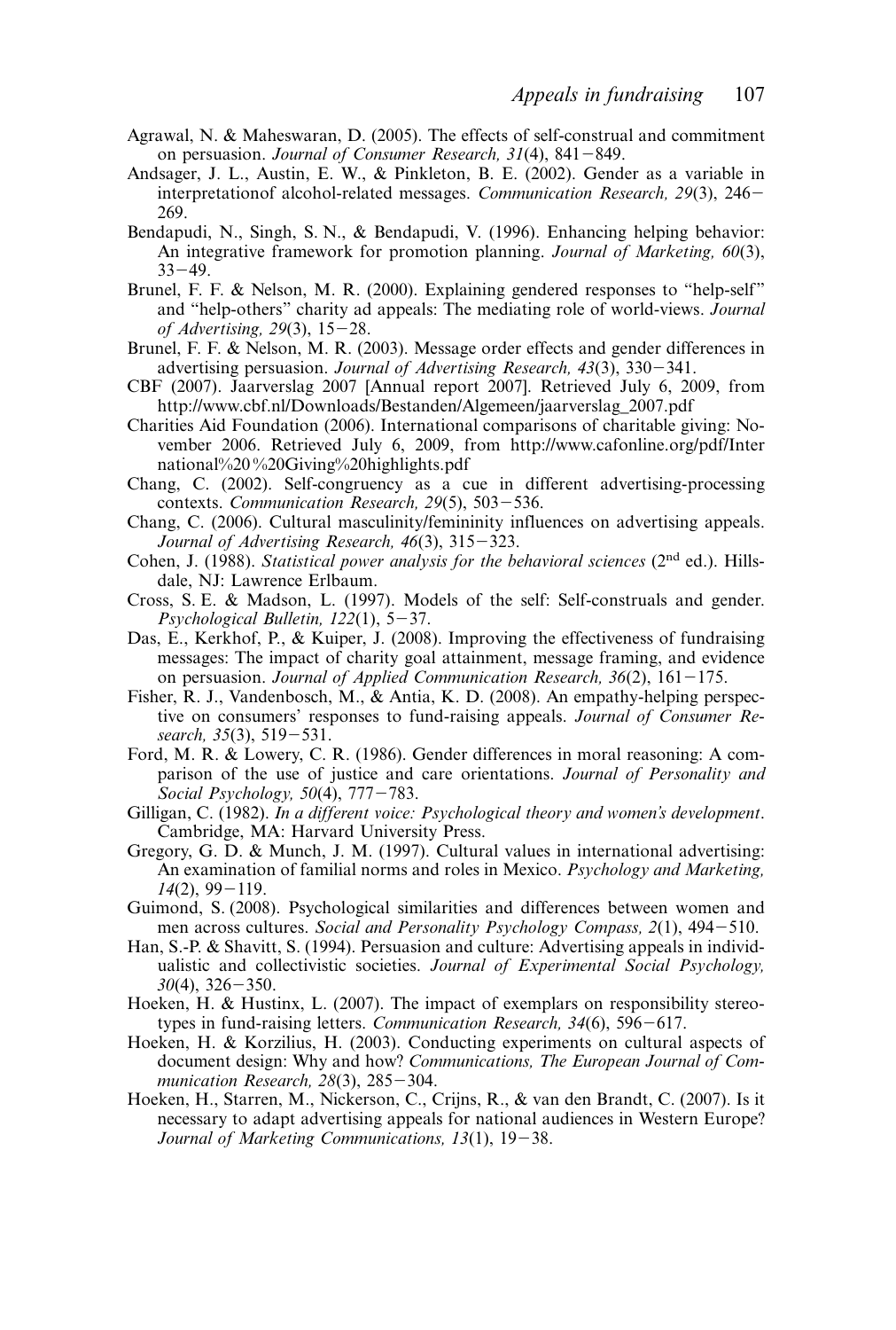- Hofstede, G. (1980). *Culture's consequences: International differences in work-related values*. Beverly Hills, CA: Sage.
- Hofstede, G. (2001). *Culture's consequences: Comparing values, behaviors, institutions, and organizations across nations* (2nd ed.). Thousand Oaks, CA: Sage.
- Hornikx, J. and O'Keefe, D. J. (2009). Adapting consumer advertising appeals to cultural values: A meta-analytic review of effects on persuasiveness and ad liking. *Communication Yearbook, 33*, 38-71.
- House, R. J., Hanges, P. J., Javidan, M., Dorfman, P. W., & Gupta, V. (Eds.). (2004). *Culture, leadership, and organizations: The GLOBE study of 62 societies*. Thousand Oaks, CA: Sage.
- Hupfer, M. E. (2006). Helping me, helping you: Self-referencing and gender roles in donor advertising. *Transfusion, 46*, 996-1005.
- Jensen, L. C., McGhie, A. P., & Jensen, J. R. (1991). Do men's and women's worldviews differ? *Psychological Reports, 68*, 312-314.
- Lyons, S., Duxbury, L., & Higgins, C. (2005). Are gender differences in basic human values a generational phenomenon? *Sex Roles, 53*(9/10), 763-779.
- Morgan, S. E. & Miller, J. K. (2002). Communicating about gifts of life: The effect of knowledge, attitudes, and altruism on behavior and behavioral intentions regarding organ donation. *Journal of Applied Communication Research, 30*(2), 163-178.
- Nelson, R. M., Brunel, F. F., Supphellen, M., & Manchanda, R. V. (2006). Effects of culture, gender, and moral obligations on responses to charity advertising across masculine and feminine cultures. *Journal of Consumer Psychology, 16*(1), 45-56.
- Rimer, B. K. & Kreuter, M. W. (2006). Advancing tailored health communication: A persuasion and message effects perspective. *Journal of Communication, 56*, s184-s201.
- Rokeach, M. (1973). *The nature of human values*. New York: The Free Press.
- Schuyt, T. N. M., Gouwenberg, B., Bekkers, R., Meijer, M.-M., & Wiepking, P. (Eds.). (2007). *Geven in Nederland 2007: Giften, legaten, sponsoring en vrijwilligerswerk* [Giving in the Netherlands 2007: Gifts, legacies, sponsoring, and volunteering]. Den Haag: Elsevier.
- Schwartz, S. H. (1994). Are there universal aspects in the structure and contents of human values? *Journal of Social Issues, 50*(4), 19-45.
- Shang, J., Reed, A. II, & Croson, R. (2008). Identity congruency effects on donations. *Journal of Marketing Research, 45*(3), 351-361.
- Stander, V. & Jensen, L. (1993). The relationship of value orientation to moral cognition: Gender and cultural differences in the United States and China explored. *Journal of Cross-Cultural Psychology, 24*(1), 42-52.
- Stephenson, M. T. & Southwell, B. G. (2006). Sensation seeking, the activation model, and mass media health campaigns: Current findings and future directions for cancer communication. *Journal of Communication, 56*, s38-s56.
- Van Baaren, R. & Ruivenkamp, M. (2007). Self-construal and values expressed in advertising. *Social Influence, 2*(2), 136-144.
- Wan, H.-H. (2008). Resonance as a mediating factor accounting for the message effect in tailored communication - examining crisis communication in a tourism context. *Journal of Communication, 58*(3), 472 - 489.
- Wang, C. L., Bristol, T., Mowen, J. C., & Chakraborty, G. (2000). Alternative modes of self-construal: Dimensions of connectedness-separateness and advertising appeals to the cultural and gender-specific self. *Journal of Consumer Psychology, 9*(2), 10 -115.
- Wood, J. T. (1994). *Gendered lives: Communication, gender, and culture*. Belmont, CA: Wadsworth.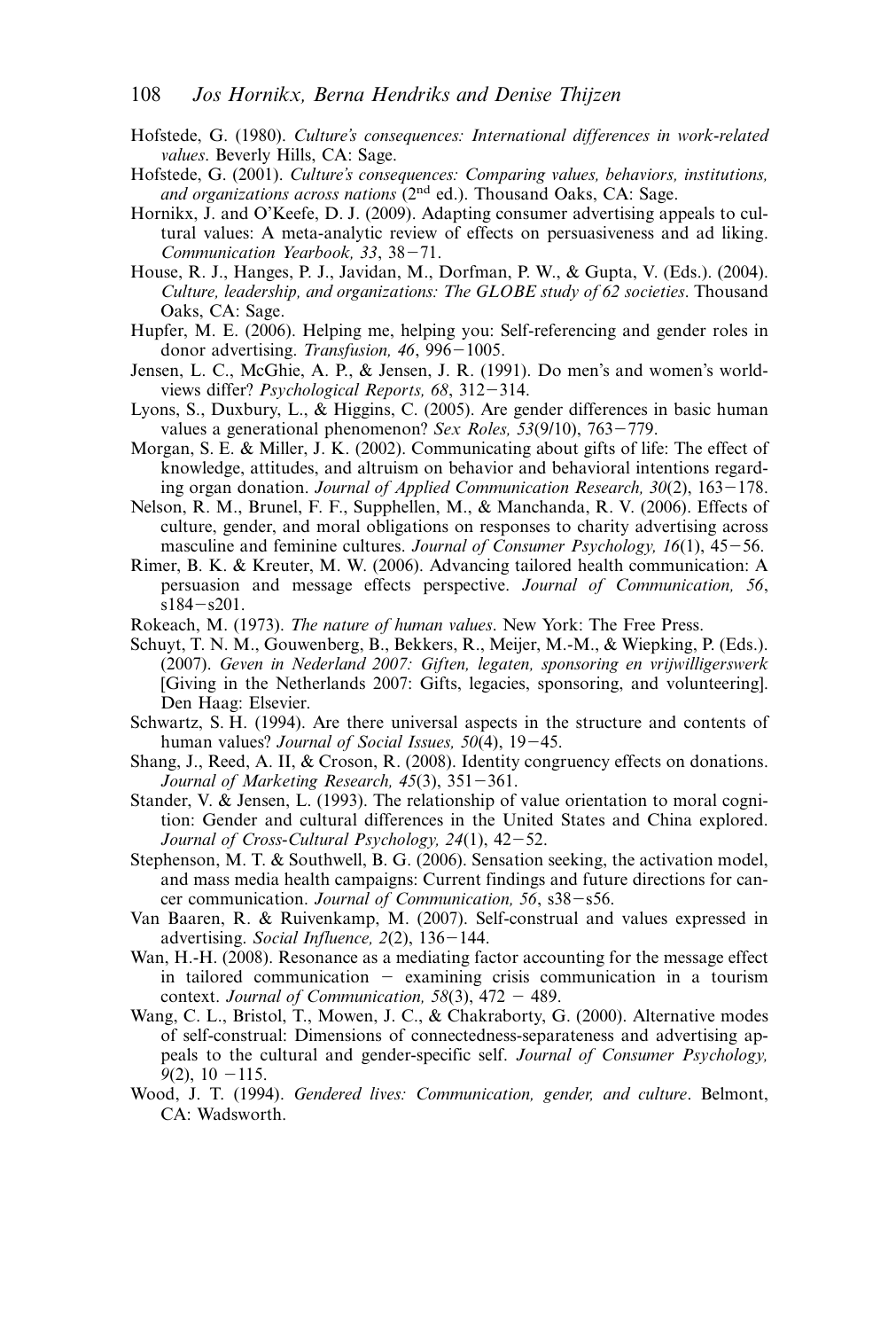#### **Appendix 1**

Help-self letter (translated from Dutch)

*As a successful person, you value the importance of your health and the health of your family. Help us therefore in the search for causes and treatments of muscular disorders and protect your own future.*

The Hague, November 2006

Dear Sir, Madam,

The Muscular Diseases Fund has, for some time now, dedicated itself to **over 200,000 people in the Netherlands suffering from diseases that affect the muscles**, such as Duchenne, Parkinson, MS, Polio and spasticity. You, too, can help us in this, as our efforts are only possible with the support of people like you.

Meet Maryze Schoneveld van der Linde from Varsseveld. When she was eight years old, she was diagnosed with the rare Pompe disease. This disease is characterized by a progressive weakening of the muscles and difficulties in breathing, which makes a wheelchair and a respirator indispensable. The Muscular Diseases Fund supports the research into the workings of a new cure for Pompe disease. The first test results are promising.

**The Muscular Diseases Fund looks, with the support of donators, for causes and treatments of muscular disorders that you or your family might perhaps need in the future.** We do this by closely working together with scientific staff and patient organizations. but also with patients and their families. In addition, to improve the quality of life, we provide holiday homes across the country to patients and their families.

**By giving money to the Muscular Diseases Fund, you contribute** to the search for causes and for treatments that you will perhaps need in the future. There is no better way to **protect your own future and the future of your family.** So, please help us in our struggle against muscular diseases.

Thank you in advance.

Yours faithfully,

Jan Dijkstra

Chairman Muscular Diseases Fund